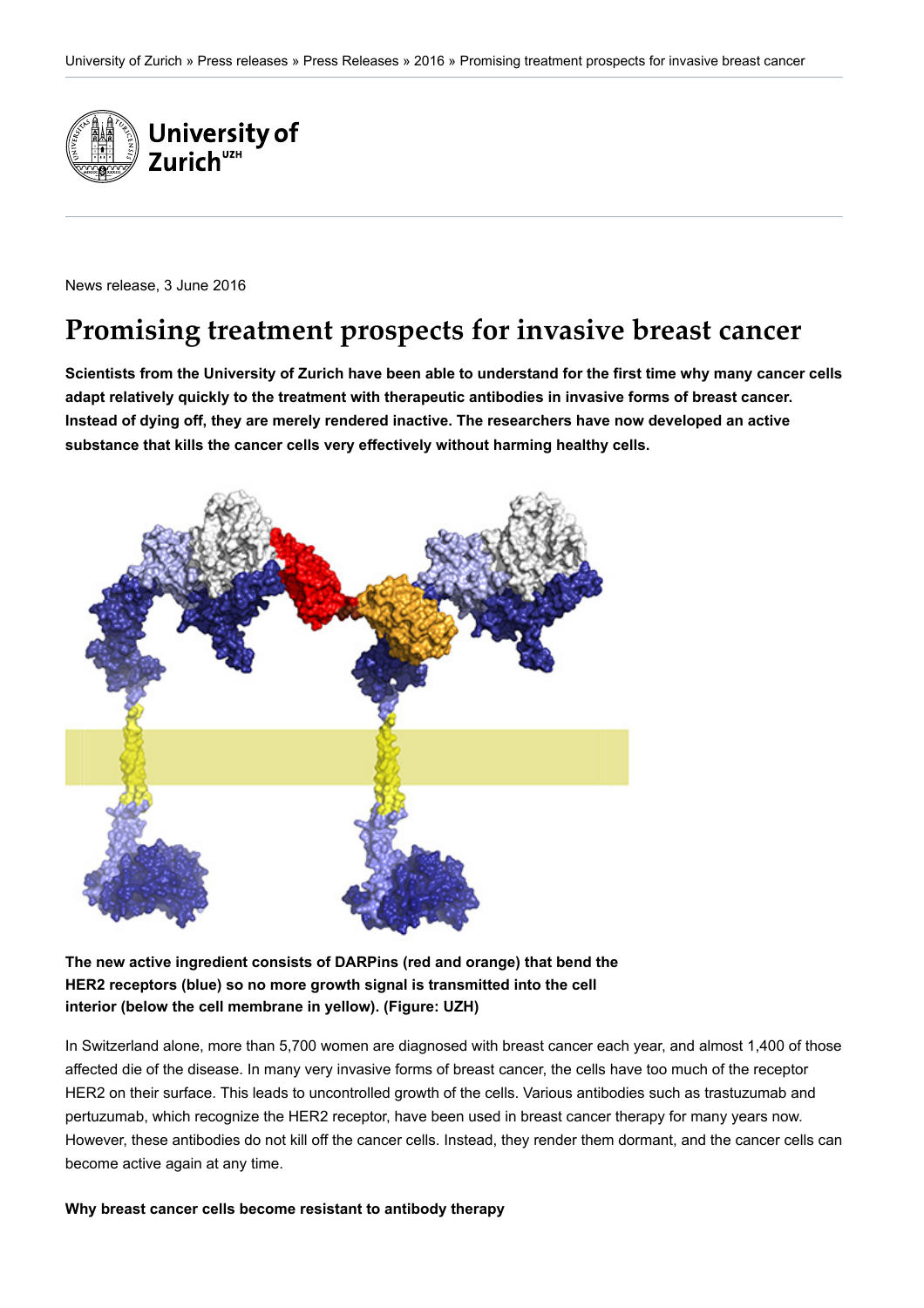The team led by Andreas Plückthun, Director of the Department of Biochemistry at the University of Zurich, involving postdoc Rastik Tamaskovic and PhD student Martin Schwill, has now found out why these antibodies merely slow tumor growth rather than killing off the cancer cells. The receptor HER2 uses several signaling pathways at the same time to inform the cell that it should grow and divide. But the antibodies available thus far only block one of those signaling pathways, while the others remain active. The most important of these open paths leads through the central hub called RAS. "It is this protein that is responsible for reactivating the growth signal emitted by the HER2 receptor. The antibodies lose effect and the cancer cells continue to proliferate". This is how Andreas Plückthun explains the mechanism, which has been understood in detail for the first time.

The UZH scientists have now discovered an astonishingly effective solution to switch off all signals emanating from HER2 in the cancer cells at the same time. They have designed a protein compound that binds itself simultaneously to two HER2 receptors in a targeted manner and changes their spatial structure. This "receptor bending" prevents any growth signals from being transmitted into the cell interior, and the cancer cells die off. Another advantage is the very selective effect of the substance, which ensures that the cancer cells are killed off efficiently but healthy body cells remain unharmed. For example, the innovative protein substance has caused the tumors in mice to regress without endangering the health of the animals.

## **Very effective protein compound soon to be tested on patients**

The active ingredient comprises several DARPins (designed ankyrin repeat proteins). This new class of protein compounds that are easy to produce and have a large number of favorable binding properties was also invented and created in Plückthun's biochemistry lab. A very similar substance is now being developed by Molecular Partners, a spin-off company of the University of Zurich. The aim is to test the first drug that functions according to this mechanism in patients as soon as possible in the course of clinical trials. Andreas Plückthun is optimistic: "Now that we have identified the Achilles heel of HER2-positive cancer cells, new opportunities are opening up for treating invasive tumor types like breast cancer more effectively in the future".

#### **Literature:**

Rastislav Tamaskovic, Martin Schwill, Gabriela Nagy-Davidescu, Christian Jost, Dagmar C. Schaefer, Wouter P. R. Verdurmen, Jonas Schaefer, Annemarie Honegger, Andreas Plückthun. Intermolecular Trapping of ErbB2 Prevents Compensatory Activation of PI3K/AKT via RAS-p110 Crosstalk. Nature Communications. June 3, 2016. DOI: 10.1038/ncomms11672

# **Funding**

This work was funded by the long time support of the Swiss Cancer League and the Swiss Cancer Research foundation. Furthermore, it was supported by the Swiss National Science Foundation, the EU FP7 program AFFINOMICS and the University of Zurich.

## **Contact**

Prof. Dr. Andreas Plueckthun Department of Biochemistry University of Zurich Phone: +41 44 635 55 70 [E-mail](mailto:plueckthun@bioc.uzh.ch) [Website](https://www.bioc.uzh.ch/en/research/research-groups/plueckthun/projects/)

## **Download**